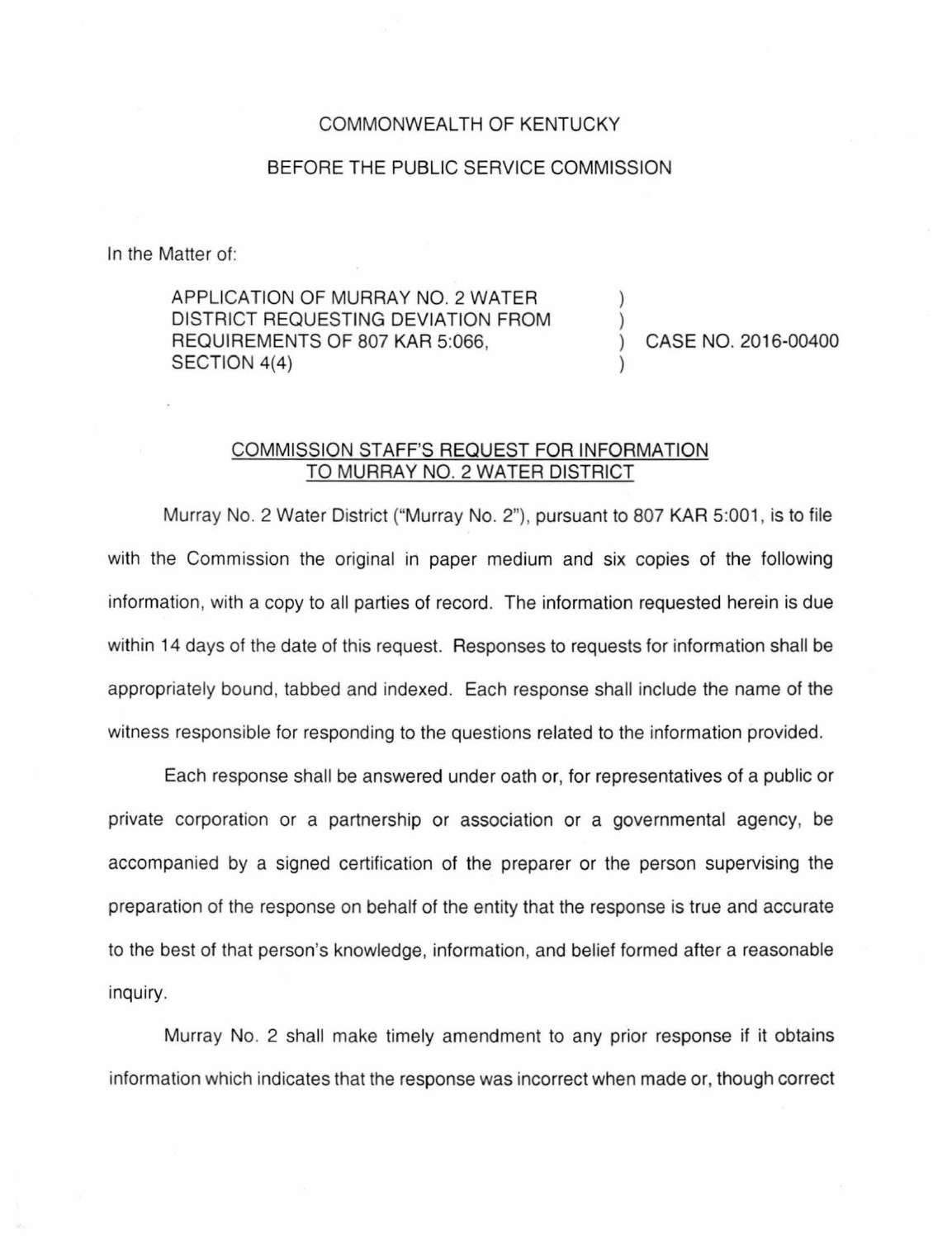when made, is now incorrect in any material respect. For any request to which Murray No. 2 fails or refuses to furnish all or part of the requested information, it shall provide a written explanation of the specific grounds for its failure to completely and precisely respond.

Careful attention should be given to copied material to ensure that it is legible. When the requested information has been previously provided in this proceeding in the requested format, reference may be made to the specific location of that information in responding to this request. When filling a paper containing personal information, Murray No. 2 shall, in accordance with 807 KAR 5:001, Section 4(10), encrypt or redact the paper so that personal information cannot be read.

1. Provide an update on the status of Murray No. 2's negotiations with the city of Murray ("Murray") concerning a transfer of Murray No. 2's system to Murray.

2. For the period beginning July 1, 1997, through the present, state the number of times that Murray has temporarily discontinued service to Murray No. 2. For each event, provide the date of the beginning of temporary discontinuance and the duration of the event.

3. For the period beginning July 1, 1997, through the present, state whether Murray No. 2 has investigated the construction of water storage facilities for the district. If it has investigated the construction of water storage, provide a summary of the findings and conclusions of the investigation, including any estimates of costs of a water storage project.

4. For the period beginning July 1, 1997, through the present, state whether Murray No. 2 has been in compliance with 807 KAR 5:066, Section 4(4), during any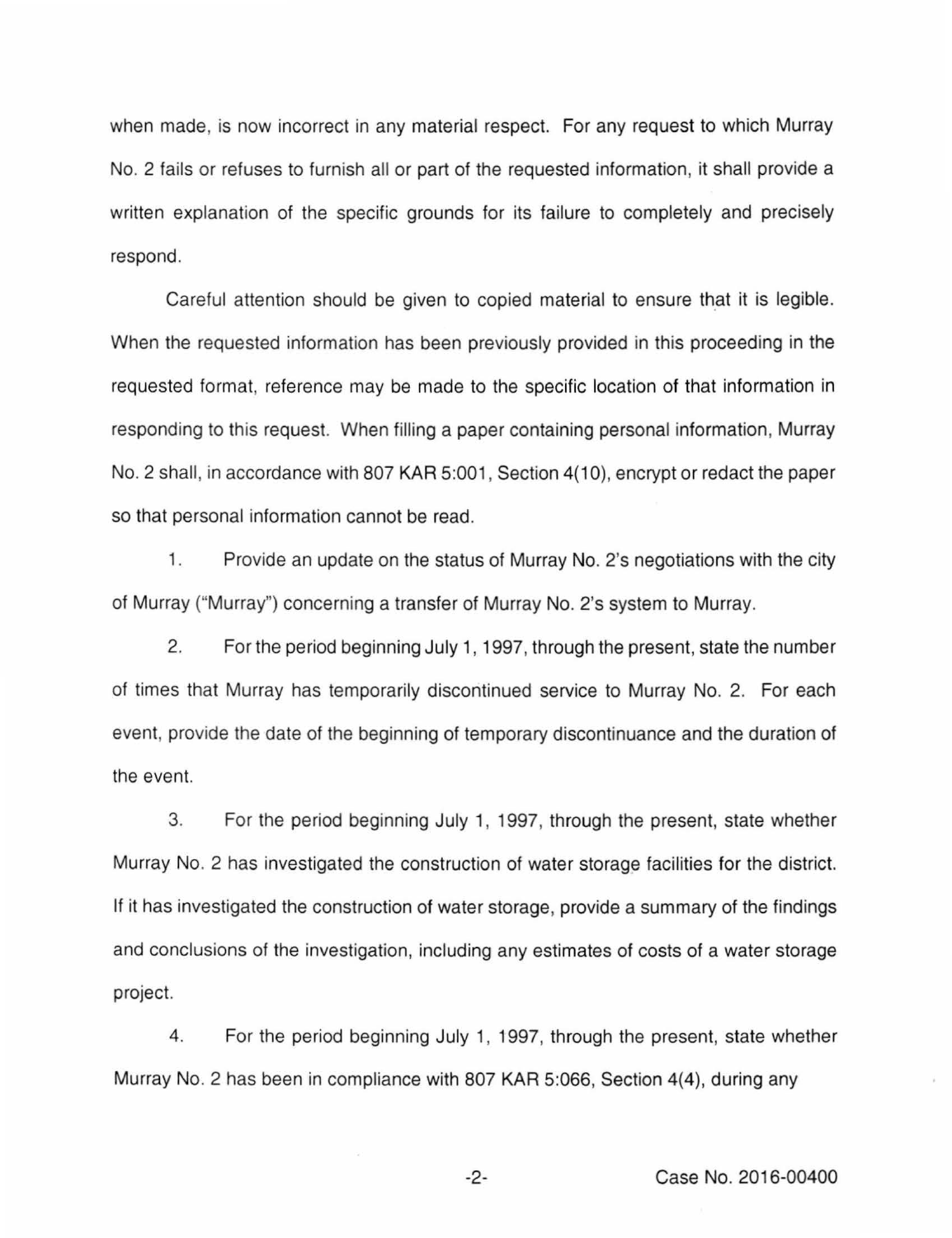portion of this period. If it has been in compliance during the period, state the periods of compliance and explain why Murray No. 2 did not maintain compliance with 807 KAR 5:066, Section 4(4).

Mathems

**Talina R. Mathews** Executive Director Public Service Commission P.O. Box 615 Frankfort, KY 40602

 $DATED$  **APR 2 0 2017** 

cc: Parties of Record

Case No. 2016-00400